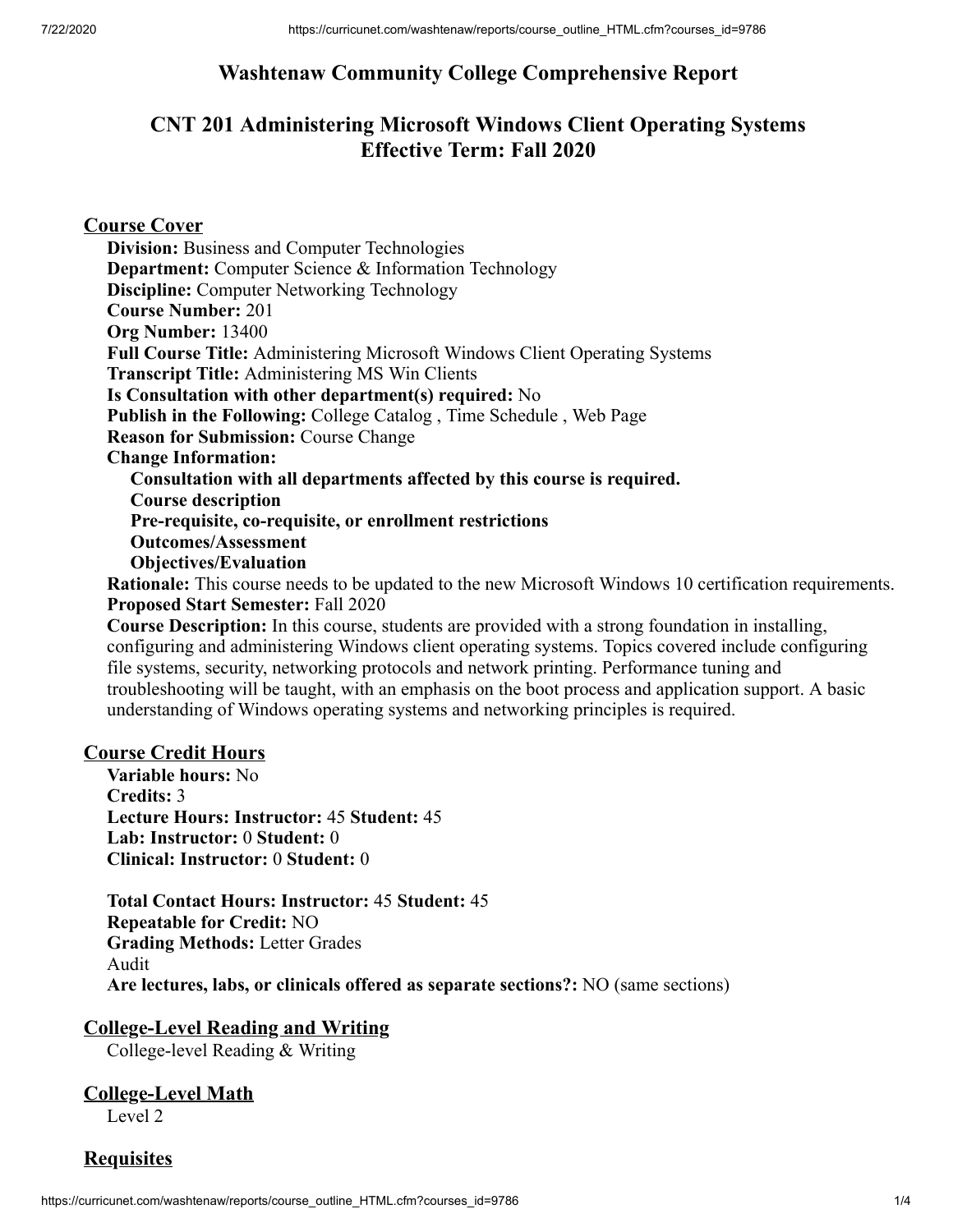#### **General Education**

**General Education Area 7 - Computer and Information Literacy** Assoc in Arts - Comp Lit Assoc in Applied Sci - Comp Lit Assoc in Science - Comp Lit

#### **Request Course Transfer**

#### **Proposed For:**

Eastern Michigan University

#### **Student Learning Outcomes**

1. Plan and prepare the installation of the Windows client operating system in a corporate and Small Offices/Home Offices (SOHO) environment.

#### **Assessment 1**

Assessment Tool: Outcome-related multiple-choice test questions Assessment Date: Winter 2023 Assessment Cycle: Every Three Years Course section(s)/other population: All sections Number students to be assessed: All students How the assessment will be scored: Answer key Standard of success to be used for this assessment: 70% of the students will correctly answer 80% of these questions. Who will score and analyze the data: Departmental faculty

#### **Assessment 2**

Assessment Tool: Lab activities Assessment Date: Winter 2023 Assessment Cycle: Every Three Years Course section(s)/other population: All sections Number students to be assessed: All students How the assessment will be scored: Task check list Standard of success to be used for this assessment: At least 70% of the students will successfully install Windows client on a computer without instructor assistance by the third attempt. Who will score and analyze the data: Departmental faculty

2. Configure Windows client operating system in a workgroup environment, including the configuration of users/groups, network protocols, file shares, encryption and printing.

#### **Assessment 1**

Assessment Tool: Outcome-related multiple-choice test questions Assessment Date: Winter 2023 Assessment Cycle: Every Three Years Course section(s)/other population: All sections Number students to be assessed: All students How the assessment will be scored: Answer key Standard of success to be used for this assessment: 70% of the students will correctly answer 80% of these questions. Who will score and analyze the data: Departmental faculty **Assessment 2** Assessment Tool: Lab activities Assessment Date: Winter 2023

Assessment Cycle: Every Three Years Course section(s)/other population: All sections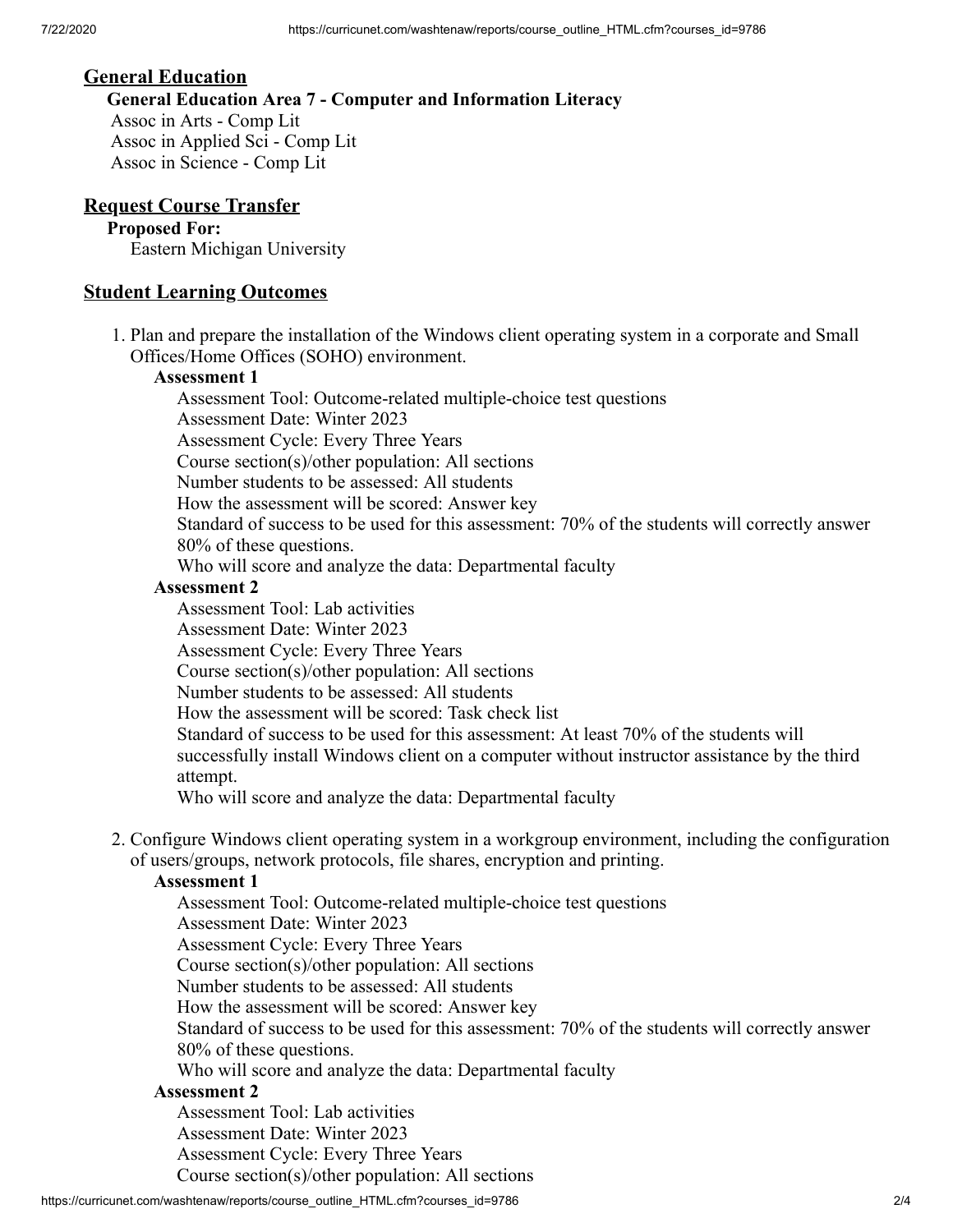Number students to be assessed: All students How the assessment will be scored: Task check list Standard of success to be used for this assessment: At least 70% of the students will successfully configure Windows client to meet the specified requirements without instructor assistance by the third attempt. Who will score and analyze the data: Departmental faculty

3. Troubleshoot various configuration problems in a Windows Workgroup peer-to-peer network.

#### **Assessment 1**

Assessment Tool: Outcome-related multiple-choice test questions

Assessment Date: Winter 2023

Assessment Cycle: Every Three Years

Course section(s)/other population: All sections

Number students to be assessed: All students

How the assessment will be scored: Answer key

Standard of success to be used for this assessment: 70% of the students will correctly answer 80% of these questions.

Who will score and analyze the data: Departmental faculty

#### **Assessment 2**

Assessment Tool: Lab activities

Assessment Date: Winter 2023

Assessment Cycle: Every Three Years

Course section(s)/other population: All sections

Number students to be assessed: All students

How the assessment will be scored: Task check list

Standard of success to be used for this assessment: At least 70% of the students will successfully troubleshoot and repair instructor inserted problems in a Windows client environment without instructor assistance by the third attempt.

Who will score and analyze the data: Departmental faculty

#### **Course Objectives**

- 1. Determine hardware requirements and compatibility.
- 2. Choose an upgrade or a clean installation.
- 3. Perform a clean installation.
- 4. Configure native boot scenarios.
- 5. Install Windows to a Virtual Hard Disk (VHD).
- 6. Install Windows on a bootable USB.
- 7. Install a new piece of hardware and configure the settings for the device.
- 8. Configure and customize the user interface.
- 9. Configure Hyper-V.
- 10. Implement Windows in an enterprise environment.
- 11. Configure and support Internet Protocal version 4 (IPv4) and IPv6 network settings.
- 12. Configure Windows Firewall, including advanced security and network discovery.
- 13. Configure disks, volumes, and file systems.
- 14. Create and configure virtual hard disks.
- 15. Create and configure storage spaces.
- 16. Configure file and printer sharing.
- 17. Configure folder shares.
- 18. Configure desktop applications.
- 19. Configure Windows features.
- 20. Configure remote management.
- 21. Configure Windows Update options.
- 22. Monitor Windows performance.
- 23. Configure system and data recovery.
- 24. Configure authorization and authentication.